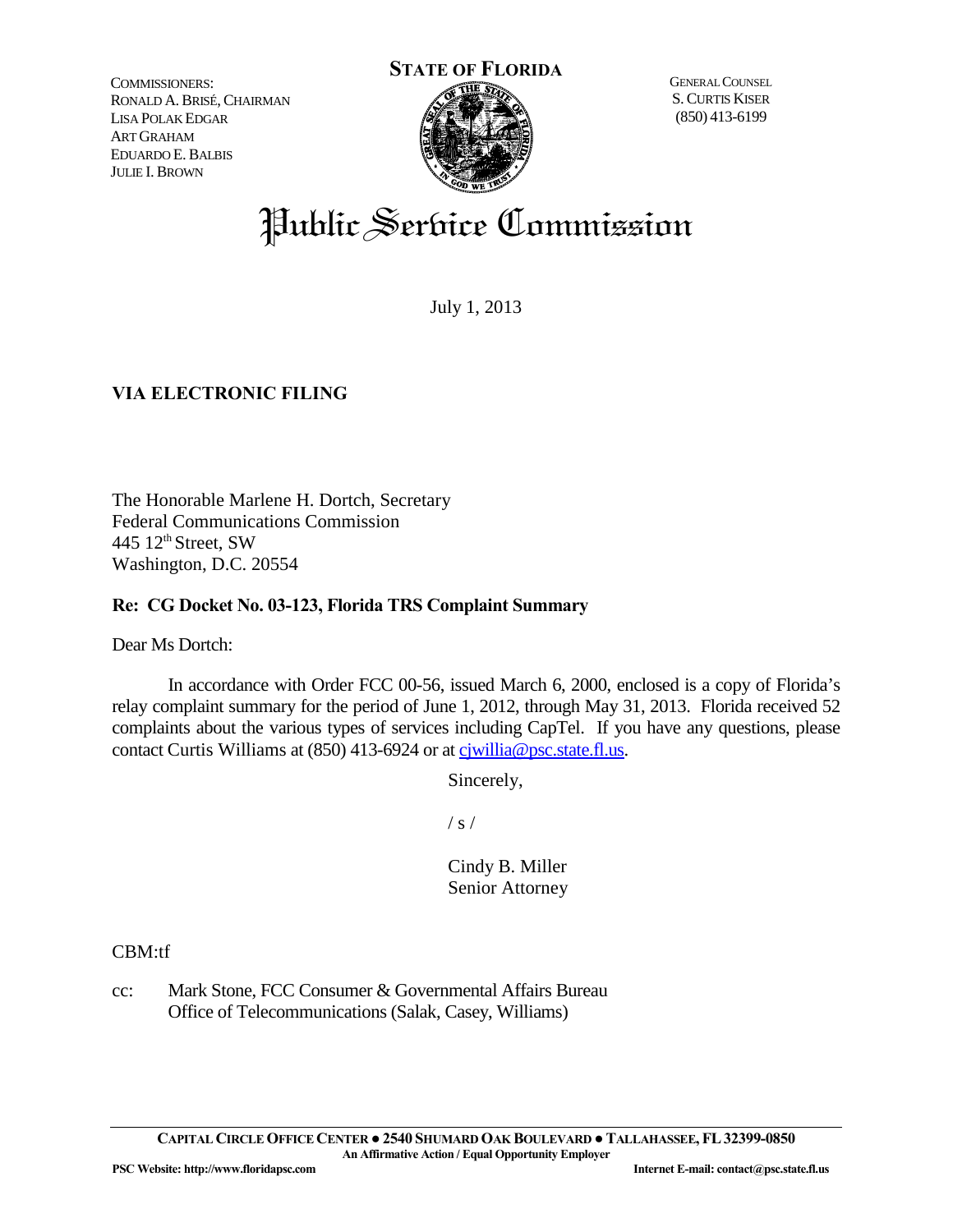# **Florida FCC 2012 – 2013 Complaint Log**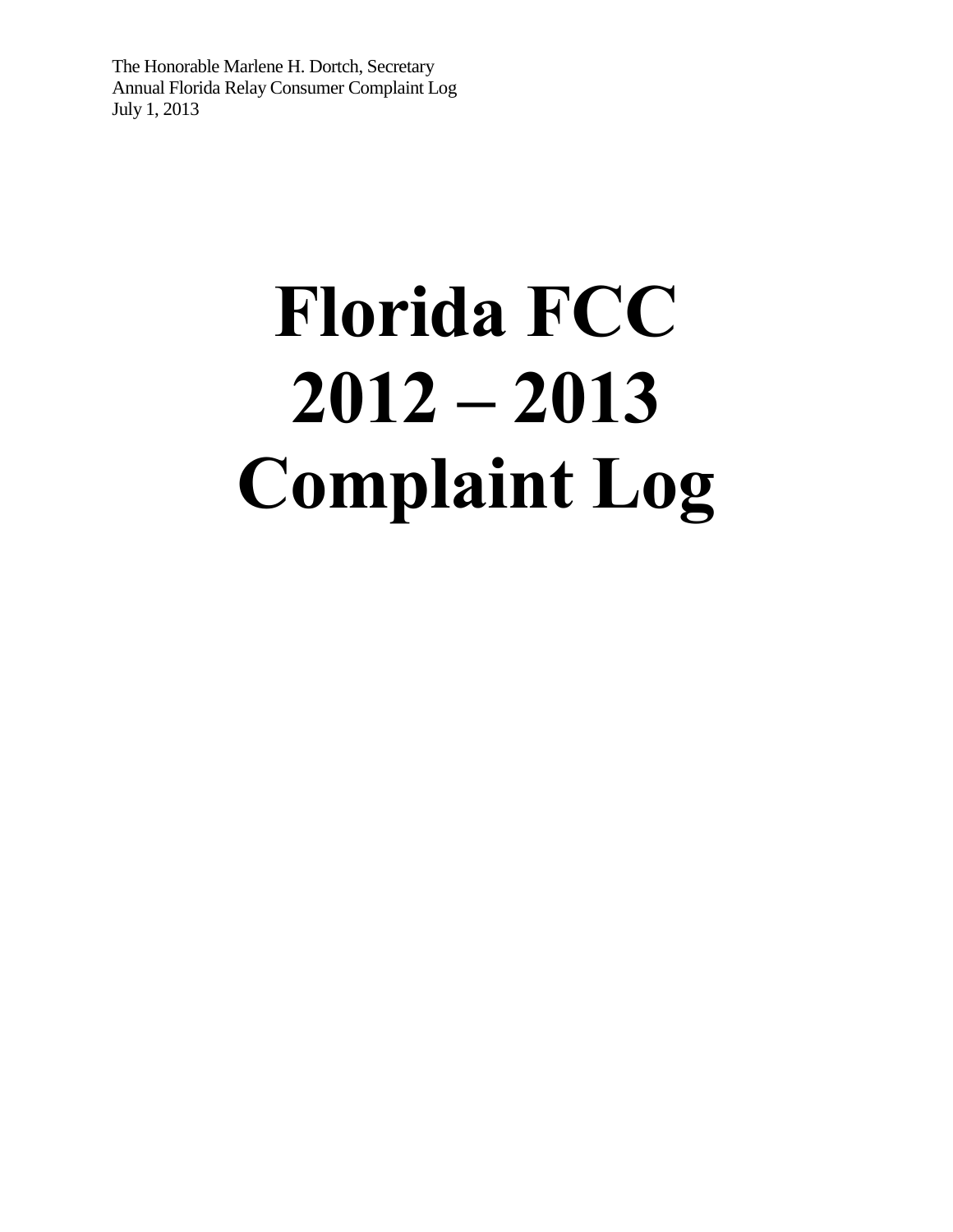# **Complaints Made To AT&T**

| No.            | <b>Date of Complaint</b> | <b>Nature of Complaint</b>                                         | <b>Date of Resolution</b> | <b>Explanation of Resolution</b>                    |
|----------------|--------------------------|--------------------------------------------------------------------|---------------------------|-----------------------------------------------------|
| $\mathbf{1}$   | 6/8/12                   | Customer complained that the                                       | 6/8/12                    | Assured the customer the                            |
|                |                          | Communications Assistant (CA)                                      |                           | CA's manager would follow-                          |
|                |                          | did not provide I.D.                                               |                           | up.                                                 |
| $\mathfrak{D}$ | 6/17/12                  | Customer complained that he/she                                    | 6/17/12                   | Referred the information to                         |
|                |                          | has issues with Voice Carry Over                                   |                           | AT&T technical team.                                |
|                |                          | (VCO) connecting.                                                  |                           |                                                     |
| $\overline{3}$ | 6/20/12                  | The customer complained about                                      | 6/27/12                   | Referred the information to                         |
|                |                          | difficulty<br>reaching<br>Relay<br>a                               |                           | the technical team.                                 |
|                |                          | Operator.                                                          |                           |                                                     |
| $\overline{4}$ | 6/22/12                  | Customer complained he/she did                                     | 6/29/12                   | <b>Explained Upfront</b>                            |
|                |                          | not like Upfront Automation.                                       |                           | Automation.                                         |
| 5              | 7/10/12                  | The customer complained that                                       | 7/10/12                   | Assured the customer the                            |
|                |                          | his/her calls to Spanish Relay were                                |                           | CA's manager would follow-                          |
|                |                          | being dropped.                                                     |                           | up.                                                 |
| 6              | 7/10/12                  | The customer complained about                                      | 7/10/12                   | Assured the customer the                            |
|                |                          | quality of service when using                                      |                           | CA's manager would follow-                          |
|                |                          | Spanish operators.                                                 |                           | up.                                                 |
| $\overline{7}$ | 7/10/12                  | The customer complained that                                       | 7/10/12                   | Referred the information to                         |
|                |                          | his/her Spanish calls were being                                   |                           | AT&T technical team.                                |
|                |                          | answered by English speaking                                       |                           |                                                     |
|                | 7/16/12                  | CAs.                                                               | 7/16/12                   |                                                     |
| 8              |                          | The customer was unable to place<br>calls using his/her Carrier of |                           | Referred the information to<br>AT&T technical team. |
|                |                          | Choice.                                                            |                           |                                                     |
| 9              | 7/16/12                  | The customer complained about                                      | 7/16/12                   | Referred the information to                         |
|                |                          | the typing speed and efficiency of                                 |                           | AT&T technical team.                                |
|                |                          | Florida Spanish Relay.                                             |                           |                                                     |
| 10             | 7/17/12                  | Customer complained that CA was                                    | 7/17/12                   | The CA was counseled by                             |
|                |                          | rude.                                                              |                           | their Manager on appropriate                        |
|                |                          |                                                                    |                           | procedures, and coached on                          |
|                |                          |                                                                    |                           | appropriate<br>manner<br>for                        |
|                |                          |                                                                    |                           | interacting with customers.                         |
| 11             | 7/17/12                  | Customer complained that CA was                                    | 7/17/12                   | The CA was counseled by                             |
|                |                          | rude.                                                              |                           | their Manager on appropriate                        |
|                |                          |                                                                    |                           | procedures, and coached on                          |
|                |                          |                                                                    |                           | appropriate<br>manner<br>for                        |
|                |                          |                                                                    |                           | interacting with customers.                         |
| 12             | 7/27/12                  | Customer complained they were                                      | 8/2/12                    | Referred the information to                         |
|                |                          | unable to reach the Relay service                                  |                           | AT&T technical team.                                |
|                |                          | by dialing 711.                                                    |                           |                                                     |
| 13             | 7/30/12                  | The customer was unable to place                                   | 7/30/12                   | Referred the information to                         |
|                |                          | calls using his/her Carrier of                                     |                           | AT&T technical team.                                |
|                |                          | Choice.                                                            |                           |                                                     |

Complaint Tracking for FL (6/1/2012-5/31/13). Total Customer Contacts: 52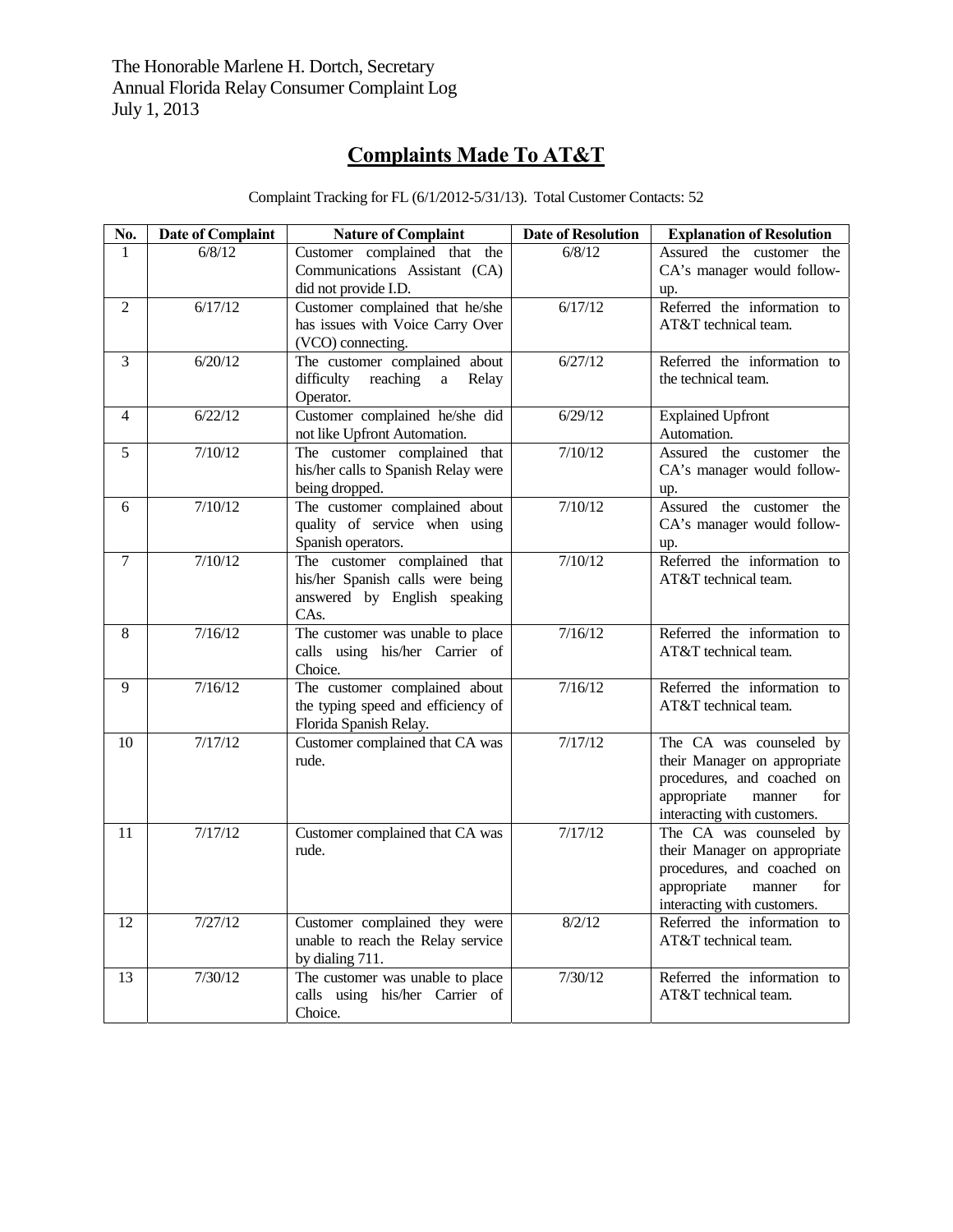| 14 | 8/15/12  | Customer complained CA hung-up<br>on him/her.                                                                                                                                                         | 8/15/12  | Assured the customer the CA<br>manager would follow-up.                                    |
|----|----------|-------------------------------------------------------------------------------------------------------------------------------------------------------------------------------------------------------|----------|--------------------------------------------------------------------------------------------|
| 15 | 8/16/12  | Customer complained that the CA<br>did not follow instructions.                                                                                                                                       | 8/16/12  | Assured the customer the CA<br>manager would follow-up.                                    |
| 16 | 8/26/12  | Customer complained about the<br>quality of service provided by the<br>CA.                                                                                                                            | 8/30/12  | Assured the customer the CA<br>manager would follow-up.                                    |
| 17 | 9/1/12   | Customer complained that the CA<br>told him/her the line was busy.                                                                                                                                    | 9/1/12   | Apologized                                                                                 |
| 18 | 9/5/12   | complained<br>about<br>Customer<br>quality of service.                                                                                                                                                | 9/5/12   | The customer disconnected<br>providing<br>before<br>further<br>details.                    |
| 19 | 9/6/12   | The customer was unable to place<br>calls using his/her Carrier of<br>Choice.                                                                                                                         | 9/6/12   | Referred the information to<br>AT&T technical team.                                        |
| 20 | 9/11/12  | Customer complained about the<br>speed<br>$% \left( \left( \mathcal{A},\mathcal{A}\right) \right) =\left( \mathcal{A},\mathcal{A}\right)$ of<br>AT&T's<br>typing<br><b>Communications Assistants.</b> | 9/13/12  | AT&T apologized for<br>the<br>customer inconvenience.                                      |
| 21 | 9/13/12  | Customer complained that the CAs<br>not<br>following<br>his/her<br>were<br>instructions.                                                                                                              | 9/13/12  | Advised<br>the customer<br>to<br>provide CA numbers when/if<br>this happens in the future. |
| 22 | 9/19/12  | The customer complained that the<br>CA did not advise that Voice Carry<br>Over (VCO) was on.                                                                                                          | 9/19/12  | Customer did not have CA<br>numbers.                                                       |
| 23 | 9/25/12  | Customer stated that CA did not<br>provide ID.                                                                                                                                                        | 9/25/12  | Customer was not able to<br>provide date and time of call.                                 |
| 24 | 10/14/12 | The customer complained about<br>technical difficulties on Relay<br>calls.                                                                                                                            | 10/14/12 | AT&T apologized for<br>any<br>inconvenience.                                               |
| 25 | 10/23/13 | Customer was unable to reach the<br>Relay service by dialing 711.                                                                                                                                     | 10/25/12 | AT&T referred the<br>information to its technical<br>team.                                 |
| 26 | 11/15/12 | Customer complained about typing<br>speed of the CAs and AT&T's<br>inability to process Voice Carry<br>Over (VCO) calls properly.                                                                     | 11/16/12 | Assured the customer<br>the<br>Communications Assistant's<br>manager would follow-up.      |
| 27 | 11/15/12 | Customer complained about typing<br>speed of the Communications<br>Assistant and AT&T's inability to<br>process Voice Carry Over (VCO)<br>calls properly.                                             | 11/16/12 | Assured the customer the<br>Communications Assistant's<br>manager would follow-up.         |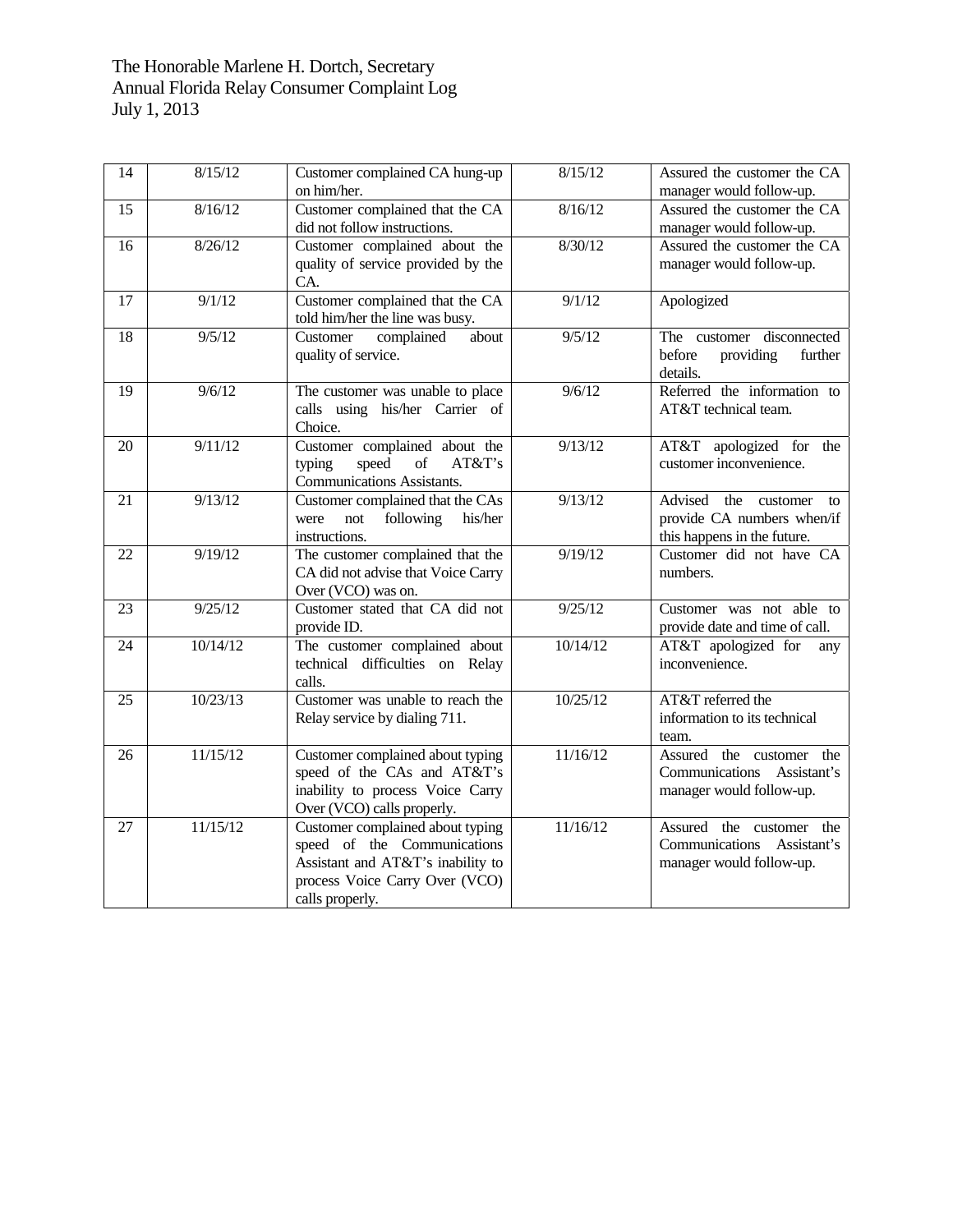| 28 | 11/24/12 | The customer complained that the<br>Communications Assistant did not<br>properly process request.                                 | 11/26/12 | Apologized for the<br>inconvenience, and assured<br>the customer the<br><b>Communications Assistant's</b>                                                  |
|----|----------|-----------------------------------------------------------------------------------------------------------------------------------|----------|------------------------------------------------------------------------------------------------------------------------------------------------------------|
| 29 | 11/26/12 | Customer complained of inability<br>to place calls using Carrier of<br>Choice.                                                    | 11/26/12 | manager would follow-up.<br>AT&T explained Carrier of<br>Choice through Relay to the<br>customer.                                                          |
| 30 | 12/6/12  | Customer complained that CA<br>before<br>hung<br>call<br>up<br>was<br>completed.                                                  | 12/6/12  | Apologized for the<br>inconvenience, and assured<br>the customer the<br><b>Communications Assistant's</b><br>manager would follow-up.                      |
| 31 | 12/24/12 | Customer complained of inability<br>to place calls using Carrier of<br>Choice.                                                    | 1/2013   | Account Manager contacted<br>Carrier to inform them about<br>connecting to AT&T Relay<br>Carrier of Choice platform.                                       |
| 32 | 12/26/12 | The customer complained that the<br>CA spoke softly with no inflection<br>in his/her voice.                                       | 12/26/12 | Assured the customer the<br>Communications Assistant's<br>manager would follow-up.                                                                         |
| 33 | 1/8/13   | The customer's husband reported<br>that they waited 30 minutes to get<br>captions on the CapTel800.                               | 1/2013   | Customer had service through<br>digital cable provider.<br>a<br>CapTel800 is not designed for<br>digital cable.<br>Advised of<br>option to use CapTel840i. |
| 34 | 1/11/13  | Customer complained that the CA<br>hung-up before the call was<br>completed.                                                      | 1/11/13  | Assured the customer the<br>Communications Assistant's<br>manager would follow-up.                                                                         |
| 35 | 1/15/13  | The customer complained that<br>some CAs are rude. The customer<br>did not have specific CA numbers<br>or date and time of calls. | 1/15/13  | Apologized                                                                                                                                                 |
| 36 | 1/30/13  | The customer stated that the CA<br>did not provide ID.                                                                            | 1/30/13  | Assured the customer<br>the<br>Communications<br>Assistant's<br>manager would follow-up.                                                                   |
| 37 | 1/31/13  | Customer complained that he/she<br>did not like the CA verifying<br>his/her telephone number before<br>placing call.              | 1/31/13  | <b>Explained Relay procedures to</b><br>the customer.                                                                                                      |
| 38 | 2/24/13  | The customer complained the<br>CA's typing was not efficient.                                                                     | 2/24/13  | Assured the customer the<br>Communications Assistant's<br>manager would follow-up.                                                                         |
| 39 | 2/26/13  | Customer complained that the CA<br>hung-up before the call was<br>completed.                                                      | 2/26/13  | Assured the customer the<br>Communications Assistant's<br>manager would follow-up.                                                                         |